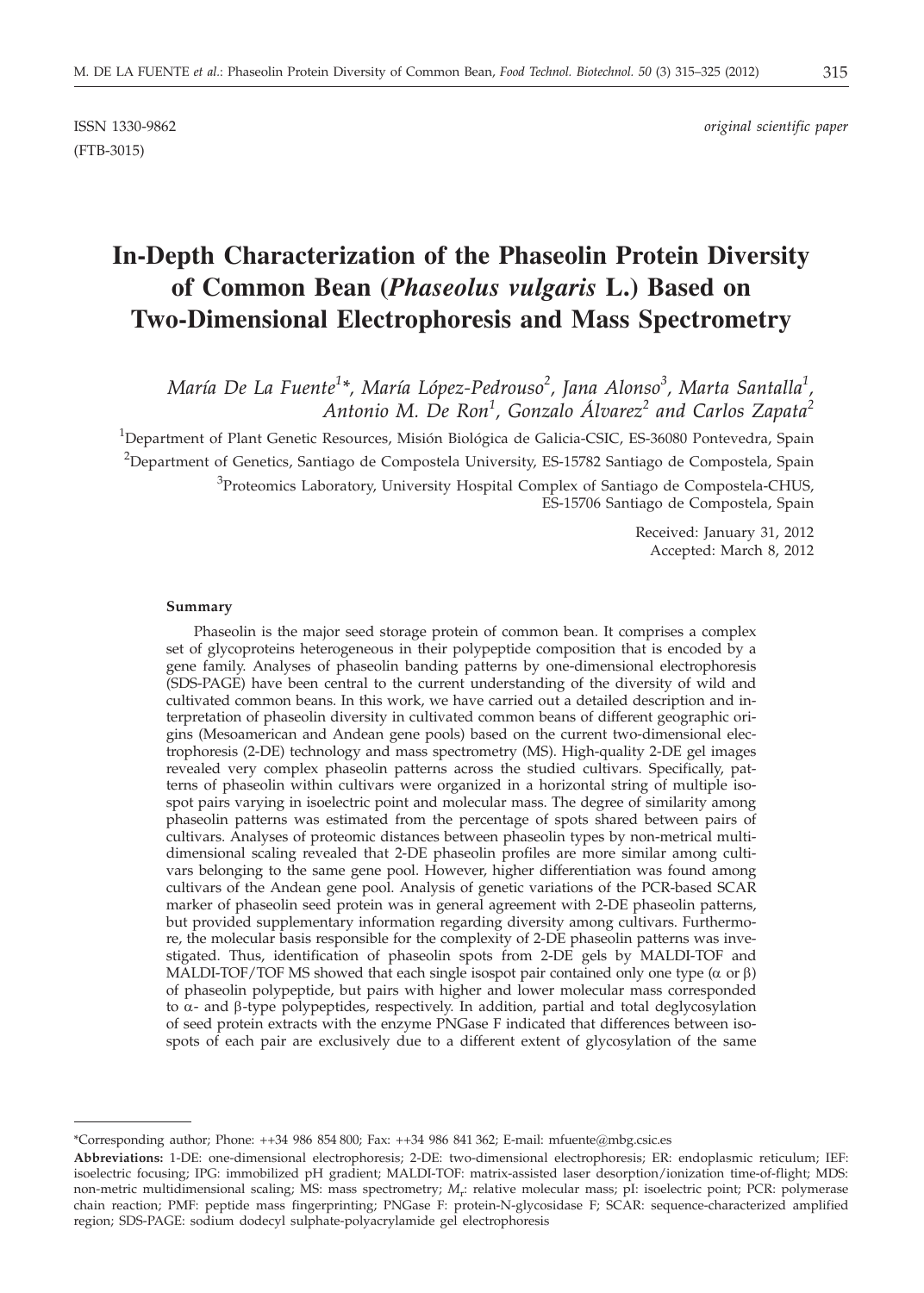type of phaseolin polypeptide. Taken together, our observations provide new insights into the study of genetic differentiation of common bean populations based on phaseolin diversity.

*Key words*: common bean, glycoproteins, mass spectrometry, phaseolin protein, *Phaseolus vulgaris*, seed proteome, two-dimensional electrophoresis

# **Introduction**

Legume and oilseed proteins entail about a 15 to 50 % of the dietary proteins for humans in many countries. The common bean (*Phaseolus vulgaris* L.) is one of the most consumed grain legumes in the world, mainly in South America and Africa (*1*). Seeds of common bean have valuable nutritional properties due to the fact that they are an important source of fibre, minerals and vitamins, as well as to their low content of fat and sodium (*2*). A diet including beans provides substantial health benefits, decreasing the risk of heart and renal diseases (*3*), protecting against several cancer types (*4*) and helping in the control of overweight and obesity (*5*). In spite of these advantages, the nutritional value of common bean is affected by a number of factors, including low levels of sulphur amino acids and tryptophan, low protein digestibility and the presence of anti-nutritional compounds like proteinase inhibitors (*6,7*).

The major seed storage protein (40–50 %) of common bean is phaseolin, a glycoprotein that belongs to the 7S vicilin class (*8,9*). Phaseolin contributes, therefore, to the nutritional value of common bean seed proteins in an important way. One of the problems of phaseolin as dietary protein is its poor digestibility in native state due to partial resistance to degradation by the enzymes of the gastrointestinal tract of monogastric animals (*10*). In addition, phaseolin is deficient in essential amino acids methionine, cysteine and tryptophan, and therefore several attempts and strategies have been followed in order to improve the essential amino acid composition (*11,12*). Beyond its nutritional content, phaseolin has been found to have promising applications in the food industry due to its physical and biochemical properties (*13*), including applications in food formulations and beverage industry (*14*), as a component of biopolymer films (*15*) and as preservative in bread storage due to its long-term fungal inhibitory activity (*16*).

Phaseolins are a family of similar proteins but slightly heterogeneous in their polypeptide composition not only caused by divergence at the DNA sequence level, but also by co- and post-translational modifications. The genetic basis of the phaseolin protein is not completely known, but it is believed that phaseolin is encoded by a gene family constituted by approx. 6–10 co-dominant interrupted genes (five introns and six exons) per haploid genome, organized in a single close cluster on chromosome 7 (*17–22*). Nucleotide sequences of phaseolin genomic and cDNA clones showed that members of the phaseolin gene family can be subdivided into two distinct gene types (or subfamilies) termed  $\alpha$  and  $\beta$  (18– *20,23–25*). Polysomes tightly bound to the membrane of the rough endoplasmic reticulum (ER) do translate nuclear-encoded 16S mRNAs. Translation yields phaseolin precursor polypeptides of  $\alpha$ - and  $\beta$ -type containing a

signal peptide of 24 amino acids in length, which initiates the transport of the growing polypeptides across the ER membrane to the ER lumen (*19,26–28*). Three different polypeptides have been identified by gene sequencing after cleavage of the signal sequence: two  $\alpha$ -type polypeptides of 411 and 412 amino acids and one  $\beta$ -type polypeptide of 397 amino acids (*18,19*).

Each  $\alpha$ - and  $\beta$ -phaseolin polypeptide is co-translationally glycosylated in the lumen of the ER through the transfer of either one or two N-acetylglucosamines (Glc-NAc) of complex high-mannose oligosaccharides to the amide group of specific asparagine (Asn) residues giving rise to N-linked oligosaccharide side chains or glycans (*26,29,30*). Analyses of the phaseolin synthesized *in vivo* and *in vitro* demonstrated the formation of four types of glycopolypeptides in the cotyledons of common beans that corresponded to  $\alpha$ - and  $\beta$ -type polypeptides either once or twice glycosylated  $(29)$ . In the ER lumen,  $\alpha$ - and  $\beta$ -type polypeptides (~50 kDa) fold and assemble post--translationally *via* their a-helical domains into trimeric protomers (~150 kDa) that associate to form a dodecameric structure (~596 kDa) (*31–33*). The phaseolin (tetramer of trimers) then travels from the ER *via* the Golgi complex, where the glycan present on the single glycosylated  $\alpha$ - and  $\beta$ -type polypeptides is partially modified (*30*). Finally, phaseolin is transferred to membrane-bound organelles known as protein bodies or protein storage vacuoles, where it undergoes a further processing step that decreases the molecular mass of the phaseolin polypeptides to give the mature form (*26*). The mature phaseolin accumulates rapidly in the developing bean seed cotyledons until germination, when it is broken down by proteolytic enzymes resident in the young seedlings (*34,35*).

Phaseolin plays a fundamental role as molecular marker in the analysis of genetic variability of common bean populations (*25,36*). Diversity of phaseolin has been characterized intensively in a large number of wild and domesticated populations of common bean under denaturing conditions through one-dimensional sodium dodecyl sulphate-polyacrylamide gel electrophoresis (1-DE SDS-PAGE) (*9,37–44*). Thus, more than 40 different types of phaseolin have been found in wild and cultivated beans according to their polypeptide composition (*45*). Electrophoretic patterns of variation for phaseolin have revealed that common bean diversity is organized into two major ecogeographic gene pools: the Mesoamerican gene pool distributed from northern Mexico to Colombia and the Andean gene pool from southern Peru to northwestern Argentina (*9,39*). Phaseolin diversity data also suggest that cultivated common bean arose from two major domestication events which gave rise to Mesoamerican and Andean cultivars. Thus, bean accessions from Mesoamerica and the Andes present distinctive phaseo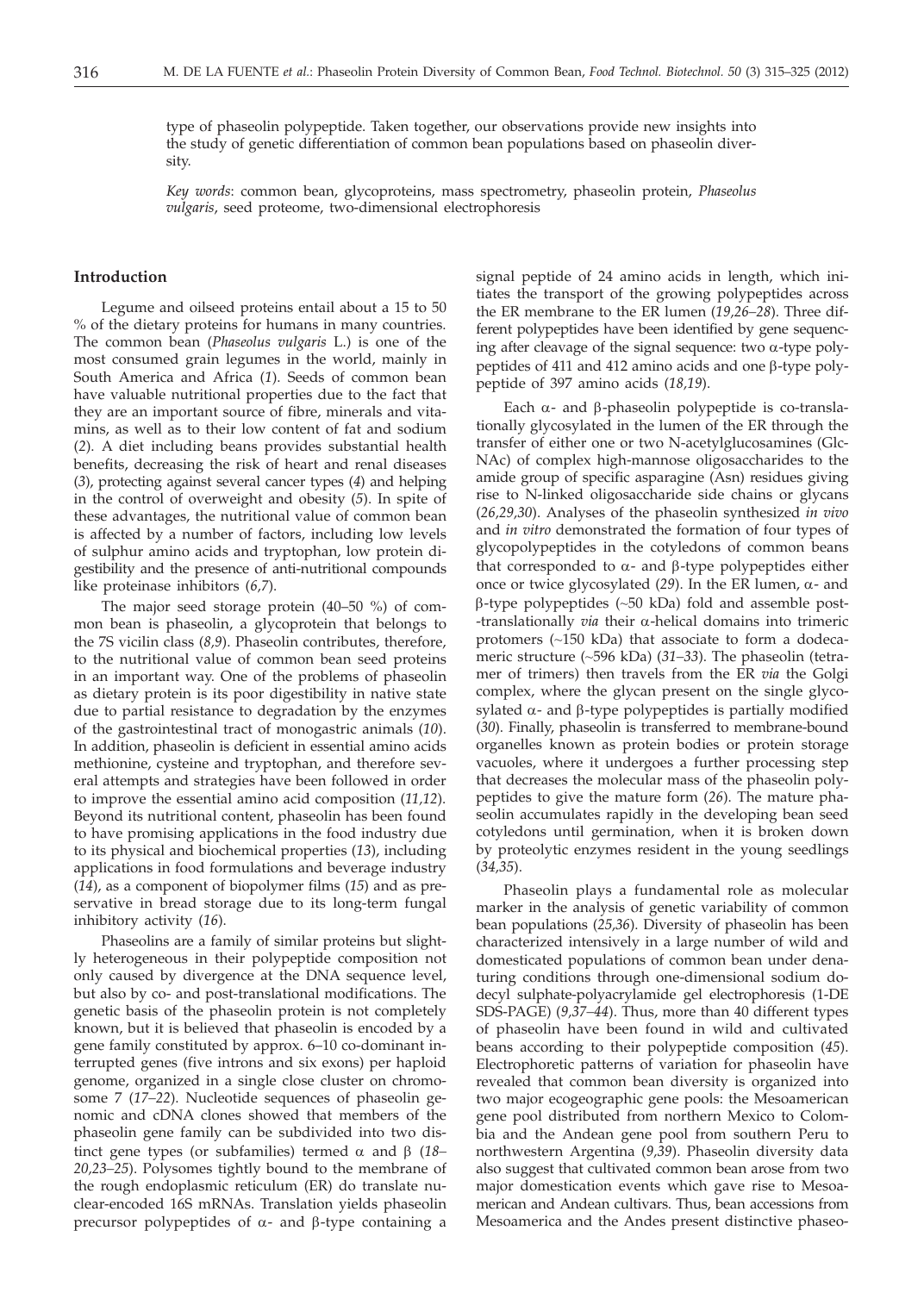lin types: the Mesoamerican beans exhibit 'S' (Sanilac), 'M' (Middle America), or 'B' (Boyacá) types, while Andean beans present 'T' (Tendergreen), 'C' (Contender), 'H' (Huevo de Huanchaco), 'A' (Ayacucho), 'J' (Jujuy) or 'I' (Inca) patterns (*9,39,40*). Additional evidence based on morphological traits (*46*), allozyme loci (*47*), microsatellite markers (*48*), chloroplast DNA polymorphisms (*49*) and SNPs (*50*) has confirmed the organization of the common bean diversity as previously revealed from phaseolin variability. Phaseolin studies have also contributed to understanding the widespread distribution of beans from the centres of origin and to locate secondary centres of domestication (*42*). On the other hand, phaseolin variants found in wild and cultivated common beans are of practical relevance because they show important differences in digestibility and in the availability of amino acids related to differences in cleavage, susceptibility to proteolysis and to the degree of hydrolysis (*44,45,51*).

Two-dimensional electrophoresis (2-DE) is a promising proteomic tool to unravel phaseolin diversity since this technology has a higher resolving power for separation of complex mixtures of heterogeneous polypeptides than 1-DE. However, only a few studies on phaseolin diversity have used 2-DE in order to separate phaseolin polypeptides on the basis of both their charge and their molecular mass (*8,9,17,26,37,39,40,52*). In addition, these studies present some limitations because they were performed by the initial 2-DE technology based on carrier ampholyte-generated pH gradients for the first dimension. The current 2-DE technology for separation of proteins based on immobilized pH gradients (IPGs) offers important advantages in terms of resolution and reproducibility (*53,54*). In this work, we carried out a detailed characterization of phaseolin diversity through the current 2-DE technology. The types of phaseolin polypeptides in 2-DE spot patterns have been identified for the first time by mass spectrometry. The contribution of glycosylation to complexity of phaseolin patterns detected by 2-DE was also addressed. The obtained observations will be useful for a more complete description and interpretation of the polypeptide heterogeneity and diversity of phaseolin.

## **Materials and Methods**

# *Plant material and seed protein extraction*

Seeds of cultivated common beans displaying different phaseolin types were obtained from the germplasm collection of Mision Biológica de Galicia-CSIC (Pontevedra, Spain): Sanilac (accession PI549695) and ICA Pijao (G05773) for S-type, Boyacá 22 (PI313590) for B-type, Tendergreen (PI549633) for T-type, Contender (PI474218) and Calima (G04494) for C-type, Huevo de Huanchaco (G12588) for H-type and Ayacucho (G12053) for A-type. Total protein of bean seeds was extracted by the phenol method (*55*). This method applied to seeds of common bean has been proved to give enhanced results for the separation of proteins by two-dimensional electrophoresis in terms of resolution of protein spots, gel background and streaking, as well as for the efficient identification of proteins by mass spectrometry.

#### *Two-dimensional gel electrophoresis*

Two-dimensional electrophoresis (2-DE) was carried out from various amounts of total protein extracts (50 and  $250 \mu g$ ) in lysis and rehydration (7 M urea, 2 M thiourea, 4 % CHAPS, 0.002 % Bromophenol Blue) buffers. Protein extracts were loaded on 24-cm long Ready Strip IPGs (pH linear gradients 4–7 or 4.7–5.9) (Bio-Rad Laboratories, Inc, Hercules, CA, USA), together with 0.6 % dithiothreitol (DTT) and 1 % IPG buffer (Bio-Rad Laboratories). First dimensional isoelectric focusing (IEF) was carried out until 60 kVh was reached after an initial rehydration step for 12 h at 50 V. IEF was performed using PROTEAN® IEF Cell (Bio-Rad Laboratories). Focused strips were incubated in the equilibration solution (50 mM Tris, pH=8.8, 6 M urea, 30 % glycerol and 2 % SDS) with 1 % DTT for 15 min at room temperature and then with 2.5 % iodoacetamide under the same conditions. For the second dimension sodium dodecyl sulphate-polyacrylamide gel electrophoresis (SDS-PAGE), equilibrated strips were placed on 10 or 15 % (by mass) gels and they were run in an Ettan DALTsix system (GE Healthcare, Uppsala, Sweden) using Tris-glycine-SDS (50 mM Tris, 384 mM glycine and 0.2 % SDS) as electrode buffer. Gels were stained with Sypro Ruby® stain (Lonza, Rockland, ME, USA) following the manufacturer's indications. Gel images were captured using the Gel Doc™ XR+ system (Bio-Rad Laboratories). Image analysis of digitalized gels was performed through PDQuest<sup>TM</sup> Advanced software v. 8.0.1 (Bio-Rad Laboratories). Spots were identified under the sensitivity of 1.1 and were matched among samples after being normalized using total density in gel image. Correspondence between 2-DE and 1-DE phaseolin patterns was established as follows: equilibrated IPG strips were placed on SDS polyacrylamide gels with two wells at the ends. Approximately 15 µg of total seed protein dissolved in lysis buffer were added to the solution containing 125 mM Tris-HCl, pH=6.8, 4 % (by mass) SDS, 20 % (by volume) glycerol, 0.005 % Bromophenol Blue and 5 % (by volume) 2-mercaptoethanol, until reaching a final volume of 20 µL. This mixture was loaded into one well of the gel, and standard molecular mass markers ranging from 15 to 200 kDa (Fermentas, Ontario, Canada) were loaded into the other well.

#### *Western blot*

Proteins were electro-transferred after 2-DE to polyvinylidene difluoride (PVDF) membranes (Millipore, Bedford, MA, USA). PVDF membranes were blocked with 10 % (by mass) non-fat dry milk in TBS (48 mM Tris, 39 mM glycine, 1.3 mM SDS and 20 % methanol) for 1 h at room temperature. Membranes were then incubated using the immune serum against *P. vulgaris* phaseolin (1:1000 dilution), as primary antibodies, overnight at 4 °C. The membranes were subsequently washed with TBS and incubated with mouse anti-rabbit IgG-FITC (Santa Cruz Biotechnology, Santa Cruz, CA, USA) (1:500 dilution), as secondary antibodies, for 1 h at room temperature. Membrane images were eventually digitalized using a LAS- -3000 Imager system (FujiFilm, Tokyo, Japan).

# *Identification of phaseolin spots by mass spectrometry*

2-DE spots of cultivars S and T, previously confirmed as phaseolin polypeptides by Western blot, were excised from the gels and digested with trypsin as described pre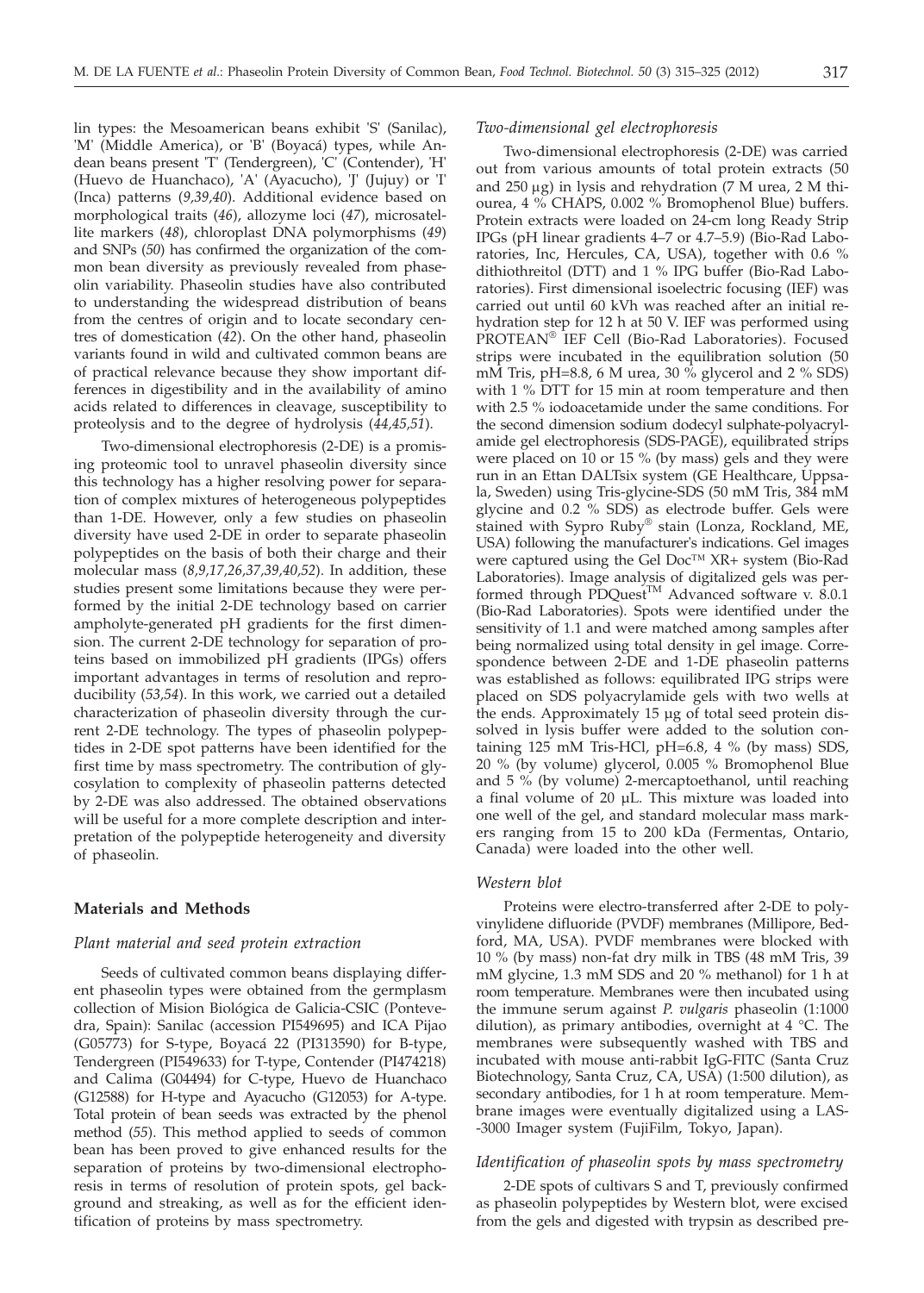viously (*55*). The resulting peptide extracts were pooled, concentrated in a SpeedVac® (Thermo Fisher Scientific, Waltham, MA, USA) and stored at -20 °C. Identification of the type of phaseolin polypeptide  $(\alpha \text{ or } \beta)$  of selected 2-DE spots was performed by matrix-assisted laser-desorption-ionization time-of-flight mass spectrometry (MAL-DI-TOF MS) and MALDI-TOF/TOF MS according to the following procedure. Dried samples were dissolved in 4 µL of 0.5 % HCOOH. Equal volumes (0.5 µL) of peptide and matrix solution, consisting of 3 mg of CHCA dissolved in 1 mL of 50 % acetonitrile in 0.1 % TFA, were deposited using the thin layer method onto a 384 Opti- -TOF MALDI plate (Applied Biosystems, Foster City, CA, USA). Mass spectrometric data were obtained in an automated analysis loop using 4800 MALDI-TOF/TOF analyzer (Applied Biosystems). MS spectra were acquired in positive-ion reflectron mode with an Nd:YAG, 355 nm wavelength laser, averaging 1000 laser shots, and at least three trypsin autolysis peaks were used as internal calibration. All MS/MS spectra were performed by selecting the precursors with a relative resolution of 300 (FWHM) and metastable suppression. Automated analysis of mass data was achieved using the 4000 Series Explorer SoftwareTM v. 3.5 (Applied Biosystems). Peptide mass fingerprinting (PMF) and peptide fragmentation spectra data of each sample were combined through the GPS Explorer Software v. 3.6 using Mascot v. 2.1 software (Matrix Science, Boston, MA, USA) to search against a non-identical protein database (Swiss-Prot, Swiss Institute of Bioinformatics, Lausanne, Switzerland), with 30 ppm precursor tolerance, 0.35 Da MS/MS fragment tolerance, carbamydomethyl cysteine (CAM) as fixed modification, oxidized methionine as variable modification and allowing one missed cleavage. All spectra and database results were manually inspected in detail using the above software. Protein scores greater than 56 were accepted as statistically significant (p<0.05), considering the identification positive when protein score confidence interval (CI) was above 98 %. In the case of MS/MS spectra, total ion score CI was above 95 %. Identification of the type ( $\alpha$  or  $\beta$ ) of phaseolin polypeptide was manually confirmed for each spot, considering that only  $\alpha$ -type genes contain 15- and 27-bp direct repeats in the fourth and sixth exon, respectively, as well as other differential features of the nucleotide sequences of  $\alpha$ - and  $\beta$ -type gene coding regions (18,19,23,24,56).

# *Phaseolin deglycosylation*

Phaseolin deglycosylation was carried out with the enzyme protein-N-glycosidase F (PNGase F, New England Biolabs, Ipswich, MA, USA) following the manufacturer's procedure. PNGase F was incubated (25 U/mL) with 50 µg of total seed protein extracted by the phenol method and diluted in reaction buffer (New England Biolabs) until a final volume of 20 µL was reached. The mixture was incubated for 12 h at 37 °C. Partial digestion with PNGase F was carried out under the conditions that resulted in cleavage of only a limited number of N-glycan chains attached to the Asn residues of phaseolin. For this purpose, the mixture was incubated for 4 h at the same temperature.

# *Amplification by PCR of the Phs (SCAR) marker*

Two individuals from each cultivar were germinated in seedbeds under controlled conditions and young trifoliate leaves were collected, ground in liquid nitrogen and disrupted using a mill (MM-400, RETSCH, Haan, Germany). DNA extraction was performed using the procedure described by Afanador *et al*. (*57*) with modifications. Amplification by the polymerase chain reaction (PCR) of the sequence-characterized amplified region (SCAR) marker of the *Phs* (phaseolin seed protein) locus was carried out as described by Miklas (*58*) in a final volume of 25 µL. Primers designed by Kami *et al.* (56) from regions of complete identity between the T and S phaseolin sequence were used to amplify the *Phs* SCAR marker. The amplified fragment covers the region where the 15-bp repeat (present in  $\alpha$ -type genes) and a 21-bp direct repeat (third intron) are located. The PCR products were electrophoresed in a 1.8 % agarose gel together with a 100- to 1000-bp ladder (Fermentas, Thermo Scientific, Ontario, Canada). The images were digitalized and analyzed by using a Gel Doc™ XR+ system (Bio-Rad Laboratories).

## **Results and Discussion**

# *Optimization of 2-DE phaseolin protein profiles*

A preliminary study for the optimization of 2-DE phaseolin protein profiles from bean seed samples from cultivars ICA Pijao (Mesoamerican) and Calima (Andean) was performed, which have been used as gene pool controls in a variety of studies about bean diversity (*42,48*). Protein extraction methods and electrophoretic conditions giving rise to high-quality 2-DE profiles of the proteome of bean seeds had previously been assessed in our laboratory (*55*). Fig. 1 shows a representative image of a 2-DE gel stained with Sypro Ruby obtained from 250 µg of total seed protein of the ICA Pijao cultivar, loaded on 24-cm IPG strips of 4–7 pH linear gradients and 15 % (by mass) polyacrylamide in SDS-PAGE. The presence of a very saturated gel zone can be seen because of high concentration of phaseolin protein in bean seeds, which



**Fig. 1.** 2-DE gel image of the seed proteome of *P. vulgaris* for ICA Pijao cultivar. The arrow indicates the gel zone where the phaseolin protein is located. 2-DE was performed using 250 µg of total protein loaded on 24-cm long IPG strips, pH=4–7, and 15 % (by mass) polyacrylamide gels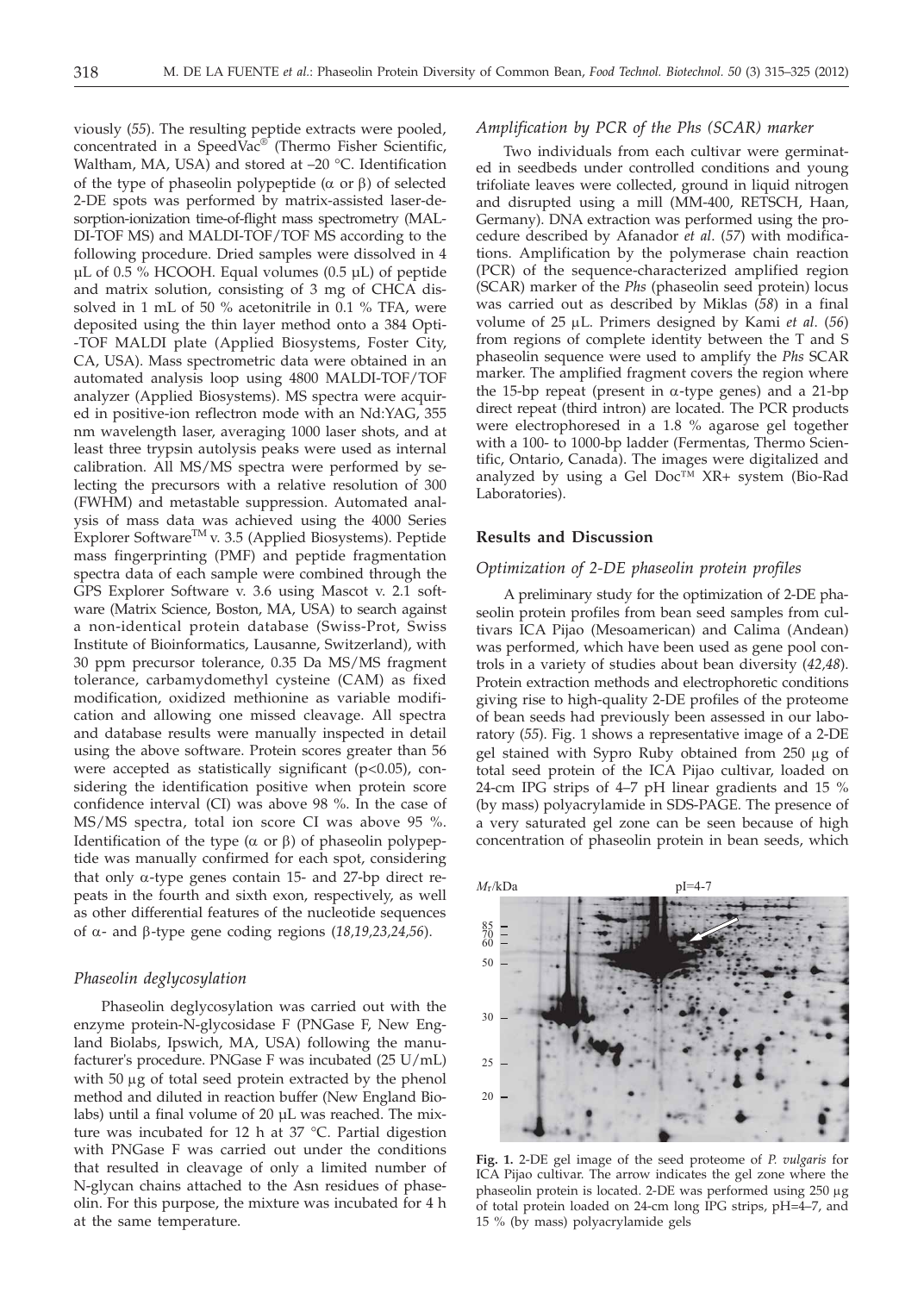includes the range of  $pH=5.6-5.8$  and  $M_r=45-51$  kDa, previously reported for a group of phaseolin polypeptides on 2-DE gels (*37,38*). Based on a series of experiments, the resolution of the area of 2-DE gels where phaseolin polypeptides are located was improved using lower concentration of total seed protein (50 µg). Fig. 2 shows 2-DE gel images of seed protein samples of ICA Pijao, Calima and a homogeneous pooling of both samples, which exhibit defined patterns of phaseolin spots. The presence of phaseolin in 2-DE gels was confirmed by Western blot analyses (not shown). The relationship between 1-DE and 2-DE phaseolin patterns is also shown in Fig. 2. A direct correspondence between protein spots and 1-DE banding patterns can be established because SDS-PAGE was carried out using IPG strips

after IEF together with the samples of total protein extracts loaded in adjacent gel wells. The coalescence of strings of 2-DE spots in typical 1-DE banding patterns can be seen. Note that 1-DE phaseolin profiles obtained for cultivars ICA Pijao and Calima were coincident with those previously reported for S and C cultivars, showing patterns of two and three main bands, respectively (*37, 38,43,44*). Pooled samples were used to assess the relative positions of phaseolin spots over different cultivars regarding pI and *M*<sup>r</sup> . Higher resolution of 2-DE phaseolin patterns in the first and second dimension was eventually obtained by using narrow-range (pH=4.7–5.9) IPG strips and 10 % polyacrylamide gels, respectively, reducing the occurrence of partially or totally overlapping spots (Fig. 3).



**Fig. 2.** 2-DE phaseolin profiles of cultivars ICA Pijao (left) and Calima (centre) and both cultivars pooled (right). 1-DE phaseolin profiles of these two cultivars are also shown. Gel regions containing phaseolin spots and protein bands are: a) enclosed in rectangles and b) enlarged. 2-DE was performed using 50  $\mu$ g of total protein loaded on 24-cm long IPG strips, pH=4–7, and 15 % (by mass) polyacrylamide gels



**Fig. 3.** 2-DE spot patterns of different types of phaseolin (S, B, T, C, H and A). Spots were numbered after matching all spots across cultivars by PDQuest. Up and down isospots of different *M*<sup>r</sup> and similar pI were denoted with and without apostrophe, respectively. 2-DE was performed using 50 µg of total protein loaded on 24-cm long IPG strips, pH=4.7–5.9, and 10 % (by mass) polyacrylamide gels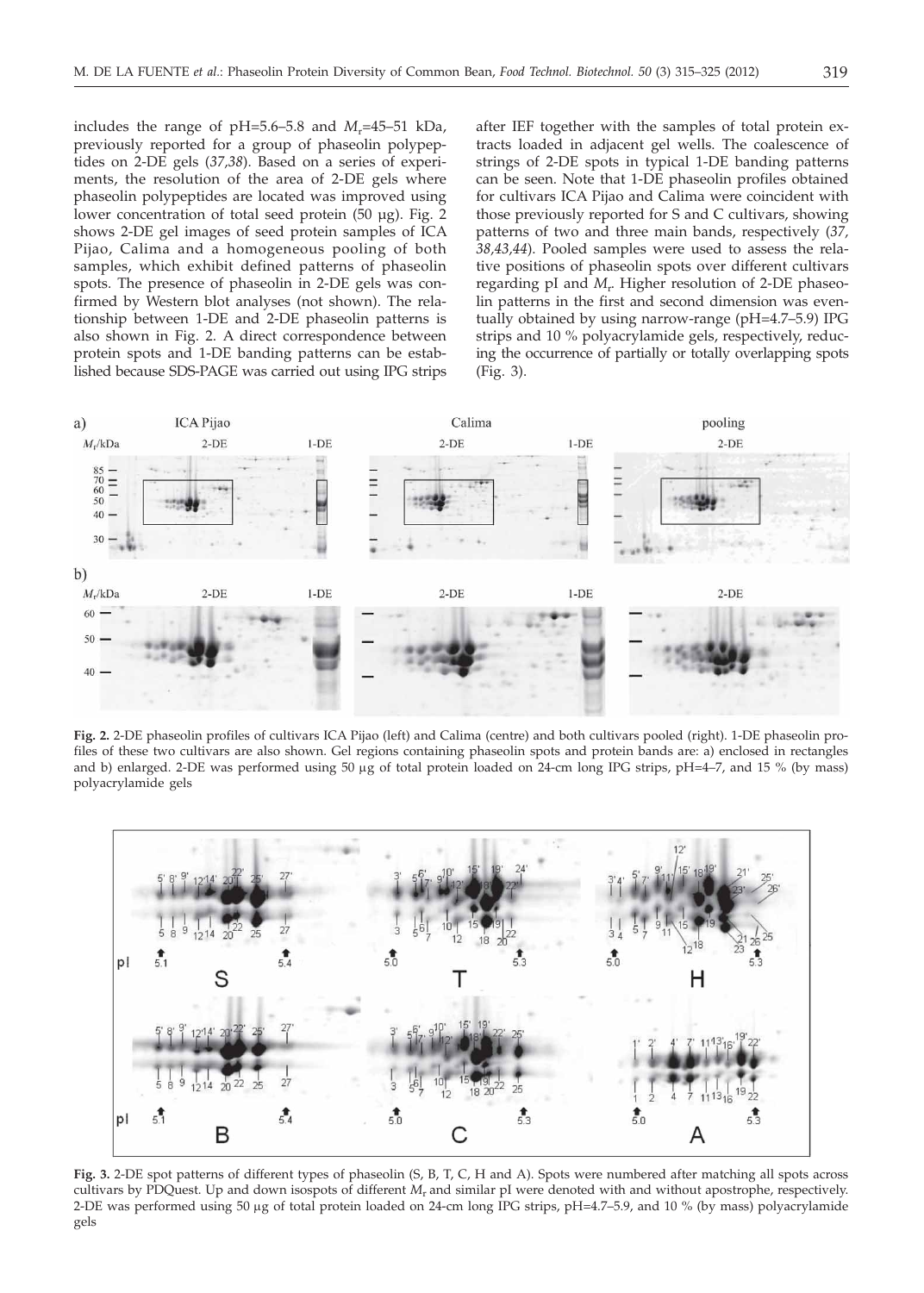#### *Description of 2-DE phaseolin patterns*

We have applied optimized 2-DE protocols to the analysis of six phaseolin types often found among domesticated varieties of common bean: S and B from the Mesoamerican gene pool, and T, C, H and A from the Andean gene pool. 2-DE gel images showing phaseolin patterns for each cultivar are presented in Fig. 3. The images are of excellent quality with well defined and highly reproducible spots, allowing the precise and in-depth description of 2-DE phaseolin patterns. 2-DE images revealed the presence of very complex phaseolin spot patterns. First of all, it can be seen that patterns of phaseolin within cultivars are organized in a horizontal string of multiple spot pairs varying in pI and *M*<sup>r</sup> , each pair composed of isospots of different *M*<sup>r</sup> . Pairs of isospots were then numbered in the order of their relative pI, from more to less acidic, according to their location on the master gel after matching all spots across cultivars by PDQuest software. The up/down isospots within each pair were distinguished as 1'/1, 2'/2, *etc*. Second, 2-DE protein maps of phaseolin within cultivars contained a number variable of intensive (*e*.*g*. 20'/20 spot pair in S cultivar) and faint (*e*.*g*. 5'/5 spot pair in S cultivar) spot pairs. Intensive and faint spots in most cultivars hereafter will be termed 'major' and 'minor' spots, respectively. A more detailed view of 2-DE images reveals that a 'main' spot pattern is repeated to a certain degree along the spot collection within each cultivar. For example, spot pairs 7'/7, 9'/9, 11'/11 and 12'/12, and spot pairs 18'/18, 19'/19, 21'/21 and 23'/23 in H cultivar appear to be repetitions of a similar main pattern.

Overall, our 2-DE phaseolin profiles are quite different from those reported in the literature (*8,9,17,26,37, 39,59*). In particular, we have identified for the first time an important amount of minor spots located essentially in a more acidic area of the gel. This new information revealed in our 2-DE phaseolin profiles can be attributed to a variety of factors, including improvements in the protein extraction procedure, the use of IPGs, as well as the use of a wider range of pH (4.7–5.9) as compared to previous studies (pH=5.2–5.7) (*8,26*).

## *Diversity of phaseolin patterns*

By comparing the 2-DE phaseolin spot maps from different cultivars, changes among individual cultivars can be detected and quantified. This allowed identification of a total of 51 different spots matched across all cultivars and up to 35 of them achieving the same relative position on the master gel. Table 1 shows the number of major, minor and unique phaseolin spots detected in each cultivar. It can be seen that the number of spots was rather considerable within each cultivar and remarkably variable among cultivars: it ranged from 18 (S and B cultivars) to 28 (H cultivar) and averaged (±standard error, S.E.) 21.5±1.7. This number of phaseolin spots was far higher than the 6 spots on average reported previously (*26,37*). Therefore, the information regarding the amount of polypeptides that conforms to each one of phaseolin patterns is substantially increased. In addition, most differences among cultivars can be ascribed to major and unique spots. Thus, the number of major spots across cultivars ranged from 6 to 16, whereas that of

Table 1. Number of major, minor and unique 2-DE spots across different phaseolin types

| Phaseolin<br>type | Major<br>spots | Minor<br>spots | Unique<br>spots | Percentage<br>of unique<br>spots* |
|-------------------|----------------|----------------|-----------------|-----------------------------------|
| S                 | 6              | 12             |                 |                                   |
| В                 | 6              | 12             |                 |                                   |
| C                 | 13             | 11             | 0               |                                   |
| т                 | 11             | 12             |                 | $\mathcal{P}$                     |
| H                 | 16             | 12             | 5               | 10                                |
|                   | 8              | 10             | 8               | 16                                |

\*referred to the total amount of spots detected with PDQuest software

minor spots only ranged from 10 to 12. The percentage of unique or specific spots of each cultivar also varied greatly among cultivars (from 0 to 16 %), with H and A cultivars showing the highest percentage of unique spots (10 and 16 %, respectively).

The degree of similarity of phaseolin patterns measured as the proportion of spots shared between pairs of phaseolin types was estimated through the F coefficient:

$$
F=2n_{xy}/(n_x+n_y) \hspace{1cm} /1/
$$

where  $n_x$  and  $n_y$  are the total numbers of protein spots scored in phaseolin types x and y respectively, and  $n_{xy}$  is the number of spots shared by x and y (Fig. 4a) (*60*). The proteomic distance (D) between pairs of phaseolin patterns was computed as 1–F (*60*). Major and minor spots were considered separately in the analysis. A multidimensional scaling (MDS) analysis (*61*) from proteomic distance was carried out to construct a map showing the relationships between the different phaseolin patterns (Fig. 4b). XLSTAT software v. 1.01 (Addinsoft, Andemach, Germany) was used to perform MDS analysis and to generate the two-dimensional representation. The configuration produced by MDS showed that Mesoamerican and Andean phaseolin types are clearly differentiated either by major or minor spots. However, a clearer differentiation between phaseolin patterns was revealed from major spots. The map produced by MDS also showed that phaseolin type A was the most differentiated pattern. Nevertheless, a higher number of different Mesoamerican cultivars needs to be analyzed to achieve full validation.

It has been hypothesized that C-type phaseolin is a composite of T- and S-types on the basis of 1- and 2-DE phaseolin patterns because it exhibited polypeptides common to both types (*37*), which might imply that C-type is in an intermediate position between the Mesoamerican and the Andean pool. This is in disagreement with later studies that situated C cultivar within the Andean pool (*39*), and with phenotype data of seed and plant architecture of this cultivar that display characteristics that are clearly present in varieties of the Andean type. The 2-DE patterns identified here undoubtedly support the C-type as a phaseolin pattern belonging to the Andean pool, and moreover, closely related to the T-type (the percentage of shared spots was over 80 %). On the other hand, Boyacá 22 cultivar was used in the past to locate a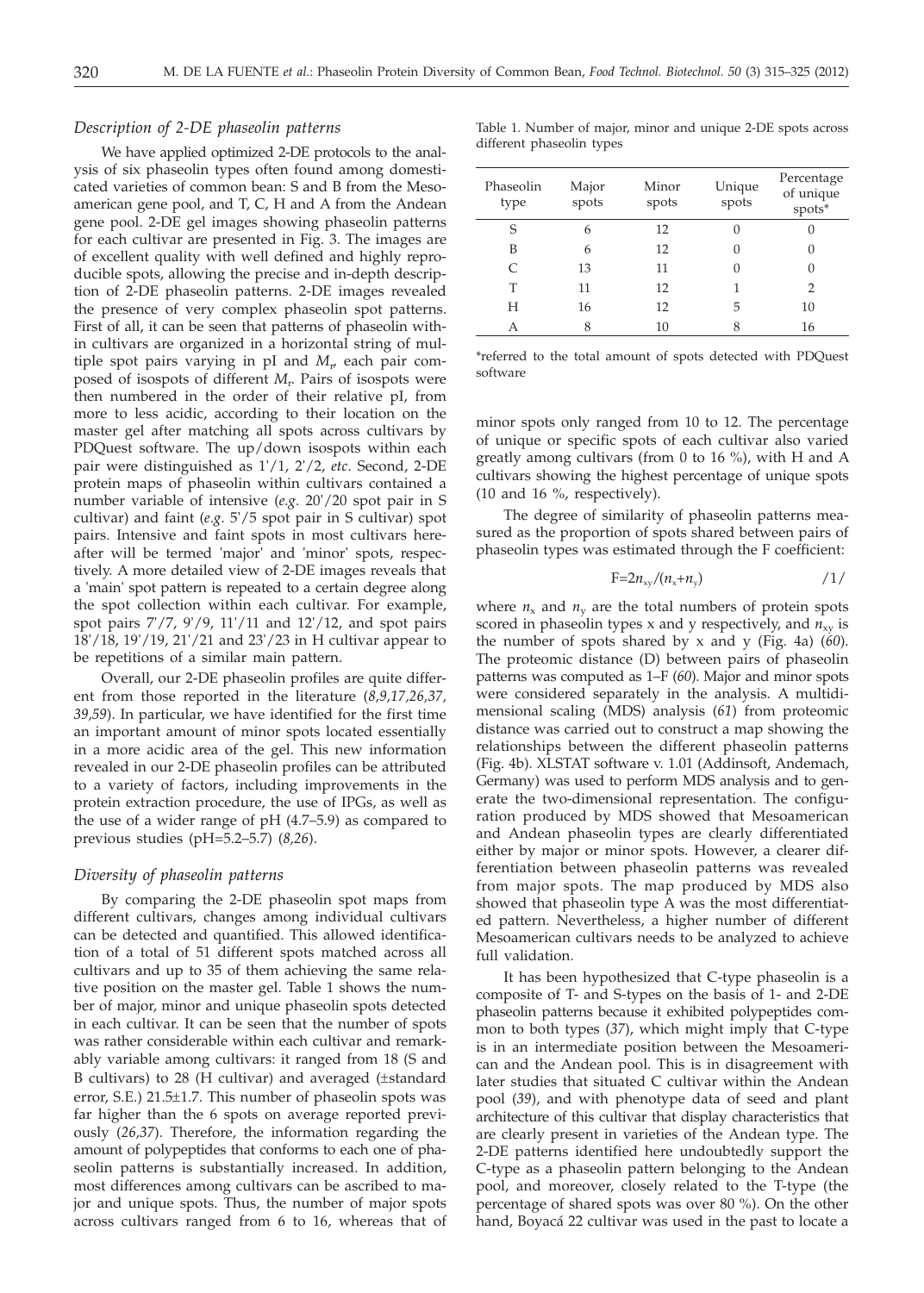

**Fig. 4.** Percentage of major (upper) and minor (bottom) spots shared between phaseolin cultivars as measured by F-index (a); non-metrical multidimensional scaling (MDS) from proteomic distance (D=1-F) between phaseolin types (b)

primary centre of domestication in Colombia, in addition to the Mesoamerican and the Andean centres (*9*). However, in the present analysis this cultivar showed a pattern very similar to the S-type, mainly in the minor spots (the percentage of shared minor spots was 100 %). This is not a surprising result because  $\bar{B}$  and S types of phaseolin have been found in this cultivar (*9*). It cannot be excluded, however, that cultivars B and S were actually similar regarding phaseolin patterns. Important differentiation of H and A profiles from the other phaseolin patterns analyzed should also be highlighted, which is in agreement with initial studies of 2-DE (*9*).

#### *Molecular interpretation of 2-DE phaseolin patterns*

The above described 2-DE patterns can be interpreted taking into account the available information on the polypeptide composition of phaseolin together with its co- and post-translational modifications (see Introduction). The presence and distribution of  $\alpha$ - and  $\beta$ -type polypeptides along strings of 2-DE phaseolin spots were assessed in cultivars S (Mesoamerican gene pool) and T (Andean gene pool) by MALDI-TOF and MALDI-TOF/TOF MS. Most selected spots (22 out of 24 spots) for MS analyses were unequivocally identified as  $\alpha$ - or  $\beta$ -phaseolin polypeptides through PMF, MS/MS spectral data and distinctive features of their nucleotide sequences (see Materials and Methods section). The identification results are listed in Table 2. MS data revealed several salient features of phaseolin patterns. First, single isospot pairs contained only one type  $(\alpha \text{ or } \beta)$  of phaseolin polypeptide. Second, it was invariably found that isospot pairs

with higher *M<sub>r</sub>* (*e.g.* 22'/22 pair in cultivar S) were identified as  $\alpha$ -type polypeptides, whereas those pairs with a more reduced *M*<sup>r</sup> (*e*.*g*. 20'/20 spot pair in cultivar S) were  $\beta$ -type polypeptides. Higher  $M_r$  of  $\alpha$ -type polypeptides becomes consistent with the fact that the most remark-

Table 2. Identification of the type of polypeptide ( $\alpha$  or  $\beta$ ) in 2-DE phaseolin spot patterns (cultivars S and T) by MALDI- -TOF and MALDI-TOF/TOF MS\*

| Cultivar S |                      | Cultivar T |                      |  |
|------------|----------------------|------------|----------------------|--|
| No.        | Phaseolin            | No.        | Phaseolin            |  |
| spot       | polypeptide identity | spot       | polypeptide identity |  |
| 5'         | $\alpha$             | 10'        | $\alpha$             |  |
| 5          | $\alpha$             | 10         | $\alpha$             |  |
| 14'        | $\alpha$             | 15'        | $\alpha$             |  |
| 14         | $\alpha$             | 15         | $\alpha$             |  |
| 20'        | β                    | 18'        | β                    |  |
| 20         | β                    | 18         | β                    |  |
| 22'        | $\alpha$             | 19'        | $\alpha$             |  |
| 22         | $\alpha$             | 19         | $\alpha$             |  |
| 25'        | β                    | 22'        | β                    |  |
| 25         | β                    | 22         | β                    |  |
| 27'        | $\alpha$             |            |                      |  |
| 27         | $\alpha$             |            |                      |  |
|            |                      |            |                      |  |

\*average values (±S.E.) of Mascot scores and percentages of the protein sequence for matched peptides were 833±24 and 60.3± 1.6, respectively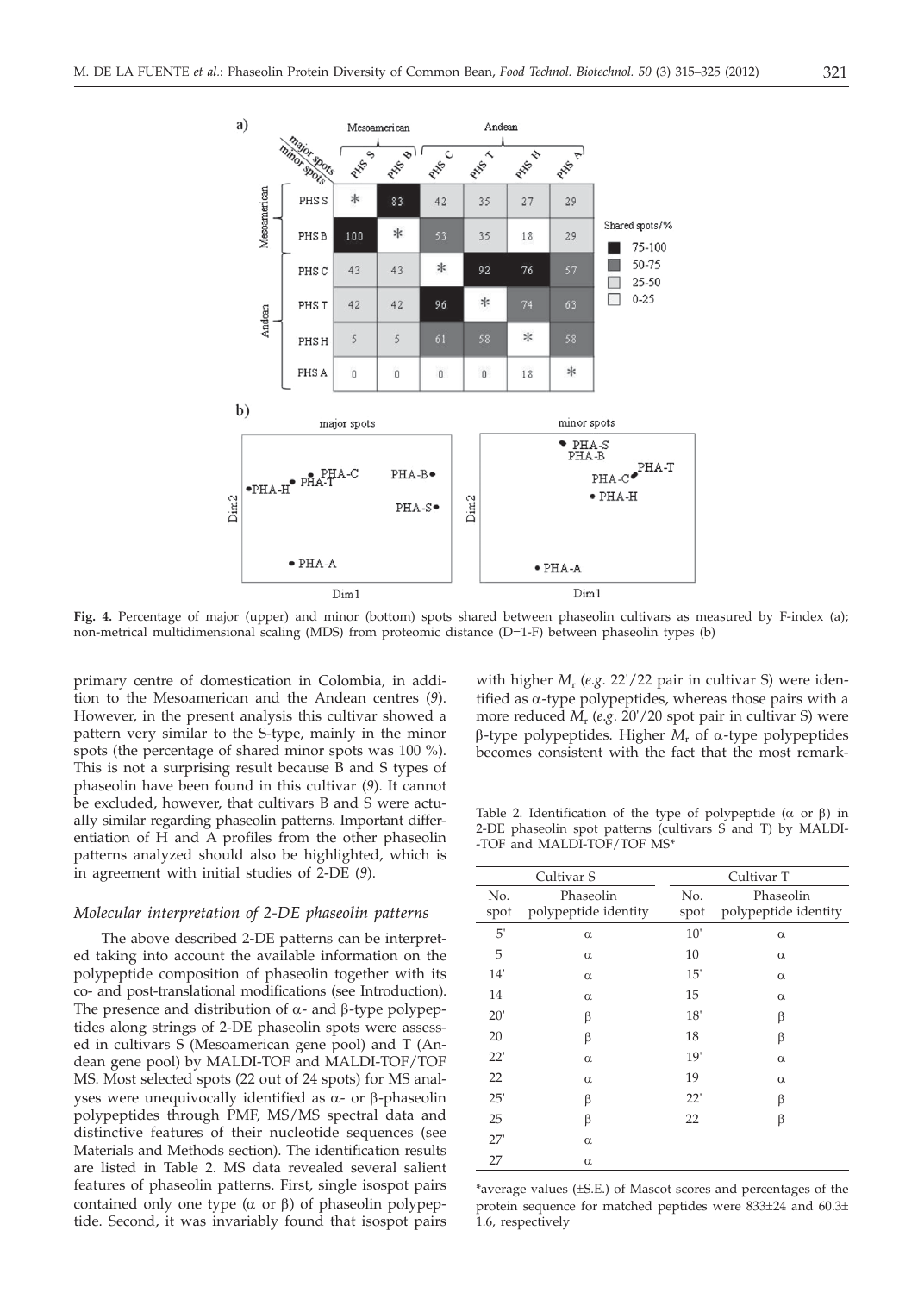able divergence distinguishing the coding regions of  $\alpha$ and  $\beta$ -type genes is due to the presence of different size direct repeats only into  $\alpha$ -type genes (15-bp repeat in the fourth exon and 27-bp repeat in the sixth exon) (*18,19,* 23,24,56). The prevalence of  $\alpha$ -type polypeptides in phaseolin patterns (Fig. 3) is in agreement with the observation that the number of amino acid replacements appears to be higher in  $\alpha$ -type polypeptides than in  $\beta$ -type polypeptides (*18,19*).

The occurrence of  $\alpha$ - or  $\beta$ -phaseolin glycoforms could explain the differential  $M_r$  observed between isospots. In order to determine the degree of glycosylation of the phaseolin polypeptides identified by 2-DE, protein extracts from some of the cultivars studied in this work were incubated with the enzyme PNGase F to eliminate N-linked oligosaccharides. Note that after PNGase F digestion, glycoproteins change not only in *M*<sup>r</sup> , but also in pI because asparagine residues are converted into aspartic acid. As shown in Fig. 5, spots were sensitive to partial and total PNGase F digestion. Firstly, samples partially treated with PNGase resulted in the emergence of additional strings of spots with a more reduced  $M_r$  than spots observed without PNGase digestion, indicating that isospots were glycosylated. Secondly, patterns of totally deglycosylated phaseolin revealed the existence of only two strings of spots with different *M*<sup>r</sup> but higher electrophoretic mobility than spots of glycosylated phaseolin polypeptides, which suggests that each isospot pair contained either  $\alpha$ - or  $\beta$ -type polypeptides with different degree of glycosylation. These results indicate, therefore, that up (*i*.*e*. 1', 2', *etc*.) and down (*i*.*e*. 1, 2, *etc*.) isospots observed in our 2-DE gels represent double and single



**Fig. 5.** 2-DE spot patterns of phaseolin types partially (a) and totally (b) deglycosylated with PNGase F. 2-DE was performed from 50 mg of total protein loaded on 24-cm long IPG strips,  $pH=4.7-5.9$ , and 10 % (by mass) polyacrylamide gels

glycosylated polypeptides, respectively. In addition, as shown in Fig. 3, double glycosylated up isospots of each pair seem to be generally more intensive than single glycosylated down isospots, which is in agreement with previous observations showing that  $\alpha$ - and  $\beta$ -type polypeptides are found either once or twice glycosylated, but most are glycosylated twice (*29*). Finally, 2-DE images revealed the presence of pI shifts or repetitions of isospot pairs along the phaseolin patterns (*e*.*g*. 5'/5 and 8'/8 in S cultivar). These observations might be explained by several mutually non-exclusive causes. First, pI shifts might be explained by down- and up-regulated expression of different members of  $\alpha$ - or  $\beta$ -gene subfamilies containing nucleotide changes in the coding sequence. Second, pI shifts are also a good indication of possible post-translational modifications of  $\alpha$ - and  $\beta$ -phaseolin polypeptides, such as phosphorylations and acetylations (*62,63*). Unfortunately, the possible role of these posttranslational modifications on the phaseolin polypeptides has barely been considered (*27,33*). Further studies are clearly needed to shed more light on this issue.

# *Analysis of Phs (phaseolin) SCAR marker*

The amplification by PCR of the *Phs* SCAR in the samples has rendered two major profiles across cultivars (Fig. 6). The first one consisted of two fragments of 249 (no repeats) and 270 bp (carrying 21-bp repeat); the second one contained three fragments of 249 (no repeats), 264 (15-bp repeat) and 285 bp (15- and 21-bp repeats). S, B and H samples presented the first profile, whilst T, C and A ones followed the second, although the A type profile lacked the smallest fragment.



**Fig. 6.** Amplification by PCR of the SCAR marker of the *Phs* in the varieties Contender (C), Sanilac (S), Tendergreen (T), Boyacá 22 (B), Huevo de Huanchaco (H), Ayacucho (A), ICA Pijao (ICA) and Calima (Cal). Ladder range is 100 to 1000 base pairs (Fermentas). Arrows mark the expected size of PCR-amplified fragments for Tendergreen (*56,58*)

The coincidence between the SCAR profiles for S and B types as well as for T and C ones is in close agreement with the results obtained by MDS analysis from proteomic distances depicted in Fig. 4b. In addition, the SCAR profile for A type seems to be different from all the other profiles, which is in agreement with the high proteomic distance between the phaseolin A type and the other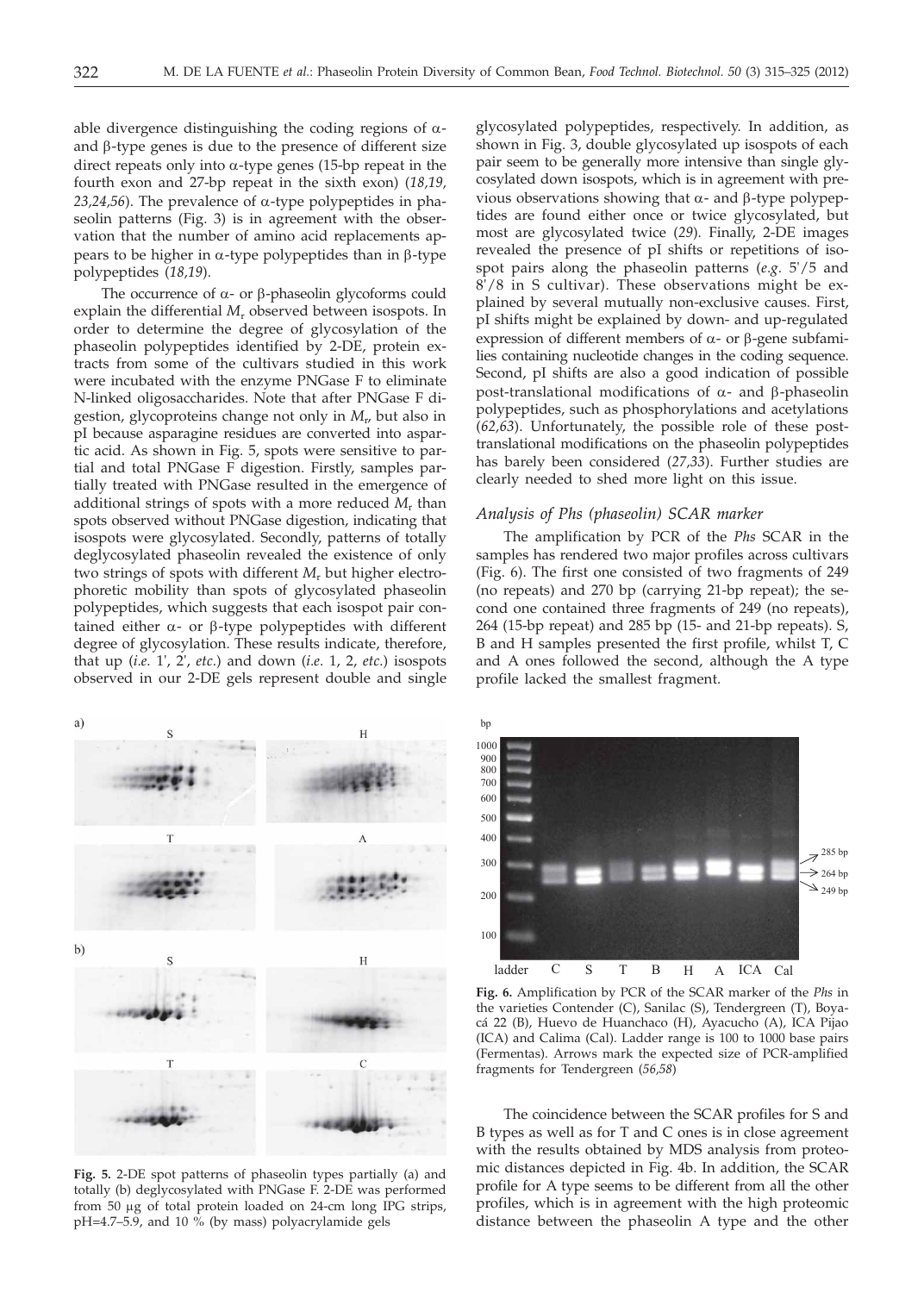types. This can be due to the primitive stage of domestication for A cultivar and to the presence of genetic divergence associated with environmental adaptation (*64, 65*). The primitive stage of the H type beans could also explain the different results obtained for this type from SCAR and by MDS analysis. This explanation also helps to understand the complex 2-DE profile for H type phaseolin because primitive beans (evolutionary closer to wild than to fully domesticated beans) maintain much of the genetic variability of wild beans in their genetic sequence as a result of low human selection pressures (*65*).

## **Conclusions**

Application of current 2-DE technology revealed substantially more complex phaseolin patterns than previous studies. This high level of complexity is consistent with the fact that phaseolins are a family of proteins with variations in their polypeptide composition caused by changes in the nucleotide sequence of  $\alpha$ - and  $\beta$ -gene subfamilies, as well as by co- and post-translational modifications. It can be concluded that the majority of the phaseolin spot patterns can be understood in terms of differentially glycosylated  $\alpha$ - and  $\beta$ -type polypeptides, as shown by mass spectrometry and PNGase F digestion. However, the occurrence of down- and up-regulated expression of different members of  $\alpha$ - or  $\beta$ -gene subfamilies and post--translational modifications such as phosphorylations and acetylations cannot be excluded, and therefore further research in this field is required. Overall, our observations show that 2-DE provides enhanced information on the polypeptide variations underlying the phaseolin protein, and that it will be useful for better understanding of phaseolin diversity and genetic differentiation of common bean populations.

# *Acknowledgements*

The research was supported by AGL2011-25562 and 10PXIB262008PR projects from the Spanish and Galician Governments, respectively, and EU-FEDER Funds. The authors are grateful to the County Council of Pontevedra (Spain) for providing farm facilities. We thank the international germplasm bank CIAT (Colombia) for supplying some of the accessions analyzed in this study and to Francesca Sparvoli for supplying the phaseolin antibody. M. De La Fuente is grateful to the Xunta de Galicia for its financial support.

# **References**

- *1.* P. Leterme, L.C. Muñoz, Factors influencing pulse consumption in Latin America, *Br. J. Nutr.* (Suppl.), *88* (2002) 251– 254.
- *2.* V.C. Sgarbieri, J.R. Whitaker: Physical, Chemical and Nutritional Properties of Common Bean (*Phaseolus*) Proteins. In: *Advances in Food Research, Vol. 28,* C.O. Chichester, E.M. Mrak, B.S. Schweigert (Eds.), Academic Press, New York, NY, USA (1982) pp. 93–166.
- *3.* E.K. Kabagambe, A. Baylin, E. Ruiz-Narvarez, X. Siles, H. Campos, Decreased consumption of dried mature beans is

positively associated with urbanization and nonfatal acute myocardial infarction, *J. Nutr. 135* (2005) 1770–1775.

- *4.* L.N. Kolonel, J.H. Hankin, A.S. Whittemore, A.H. Wu, R.P. Gallagher, L.R. Wilkens *et al*., Vegetables, fruits, legumes and prostate cancer: A multiethnic case-control study, *Cancer Epidem. Biomark. Prev. 9* (2000) 795–804.
- *5.* L. Celleno, M.V. Tolaini, A. D'Amore, N.V. Perricone, H.G. Preuss, A dietary supplement containing standardized *Phaseolus vulgaris* extract influences body composition of overweight men and women, *Int. J. Med. Sci. 4* (2007) 45–52.
- *6.* U.M.L. Marquez, F.M. Lajolo, Composition and digestibility of albumin, globulins, and glutelins from *Phaseolus vulgaris*, *J. Agric. Food Chem. 29* (1981) 1068–1074.
- *7.* M. Carbonaro, 7S globulins from *Phaseolus vulgaris* L.: Impact of structural aspects on the nutritional quality, *Biosci. Biotechnol. Biochem. 70* (2006) 2620–2626.
- *8.* R. Bollini, A. Vitale, Genetic variability in charge microheterogeneity and polypeptide composition of phaseolin, the major storage protein of *Phaseolus vulgaris*; and peptide maps of its three major subunits*, Physiol. Plant. 52* (1981) 96–100.
- *9.* P. Gepts, F.A. Bliss, Phaseolin variability among wild and cultivated common beans (*Phaseolus vulgaris*) from Colombia, *Econ. Bot. 40* (1986) 469–478.
- *10.* C.A. Montoya, J.P. Lallès, S. Beebe, L. Montagne, W.B. Souffrant, P. Leterme, Influence of the *Phaseolus vulgaris* phaseolin level of incorporation, type and thermal treatment on gut characteristics in rats, *Br. J. Nutr. 95* (2006) 116–123.
- *11.* J. Nuttall, A. Vitale, L. Frigerio, C-terminal extension of phaseolin with a short methionine-rich sequence can inhibit trimerisation and result in high instability, *Plant Mol. Biol. 51* (2003) 885–894.
- *12.* M. Taylor, R. Chapman, R. Beyaert, C. Hernández-Sebastià, F. Marsolais, Seed storage protein deficiency improves sulfur amino acid content in common bean (*Phaseolus vulgaris* L.): Redirection of sulfur from g-glutamyl-*S*-methyl- -cysteine, *J. Agric. Food. Chem. 56* (2008) 5647–5654.
- *13.* X. Rui, J.I. Boye, S.Ribereau, B.K. Simpson, S.O. Prasher, Comparative study of the composition and thermal properties of protein isolates prepared from nine *Phaseolus vulgaris* legume varieties, *Food Res. Int. 44* (2011) 2497–2504.
- *14.* S.W. Yin, C.H. Tang, Q.B. Wen, X.Q. Yang, D.B. Yuan, The relationships between physicochemical properties and conformational features of succinylated and acetylated kidney bean (*Phaseolus vulgaris* L.) protein isolates, *Food Res. Int. 43* (2010) 730–738.
- *15.* L. Mariniello, C.V.L. Giosafatto, P. Di Pierro, A. Sorrentino, R. Porta, Swelling, mechanical, and barrier properties of albedo-based films prepared in the presence of phaseolin cross-linked or not by transglutaminase, *Biomacromolecules, 11* (2010) 2394–2398.
- *16.* R. Coda, C.G. Rizzello, F. Nigro, M. De Angelis, P. Arnault, M. Gobbetti, Long-term fungal inhibitory activity of water- -soluble extracts of *Phaseolus vulgaris* cv. Pinto and sourdough lactic acid bacteria during bread storage, *Appl. Environ. Microbiol. 74* (2008) 7391–7398.
- *17.* J.W.S. Brown, F.A. Bliss, T.C. Hall, Linkage relationships between genes controlling seed proteins in French bean, *Theor. Appl. Genet. 60* (1981) 251–259.
- *18.* J.L. Slightom, S.M. Sun, T.C. Hall, Complete nucleotide sequence of a French bean storage protein gene: Phaseolin, *Proc. Natl. Acad. Sci. USA, 80* (1983) 1897–1901.
- *19.* J.L. Slightom, R.F. Drong, C. Klassy, L.M. Hoffman, Nucleotide sequences from phaseolin cDNA clones: The major storage proteins from *Phaseolus vulgaris* are encoded by two unique gene families, *Nucleic Acids Res. 13* (1985) 6483– 6498.
- *20.* D.R. Talbot, M.J. Adang, J.L. Slightom, T.C. Hall, Size and organization of a multigene family encoding phaseolin, the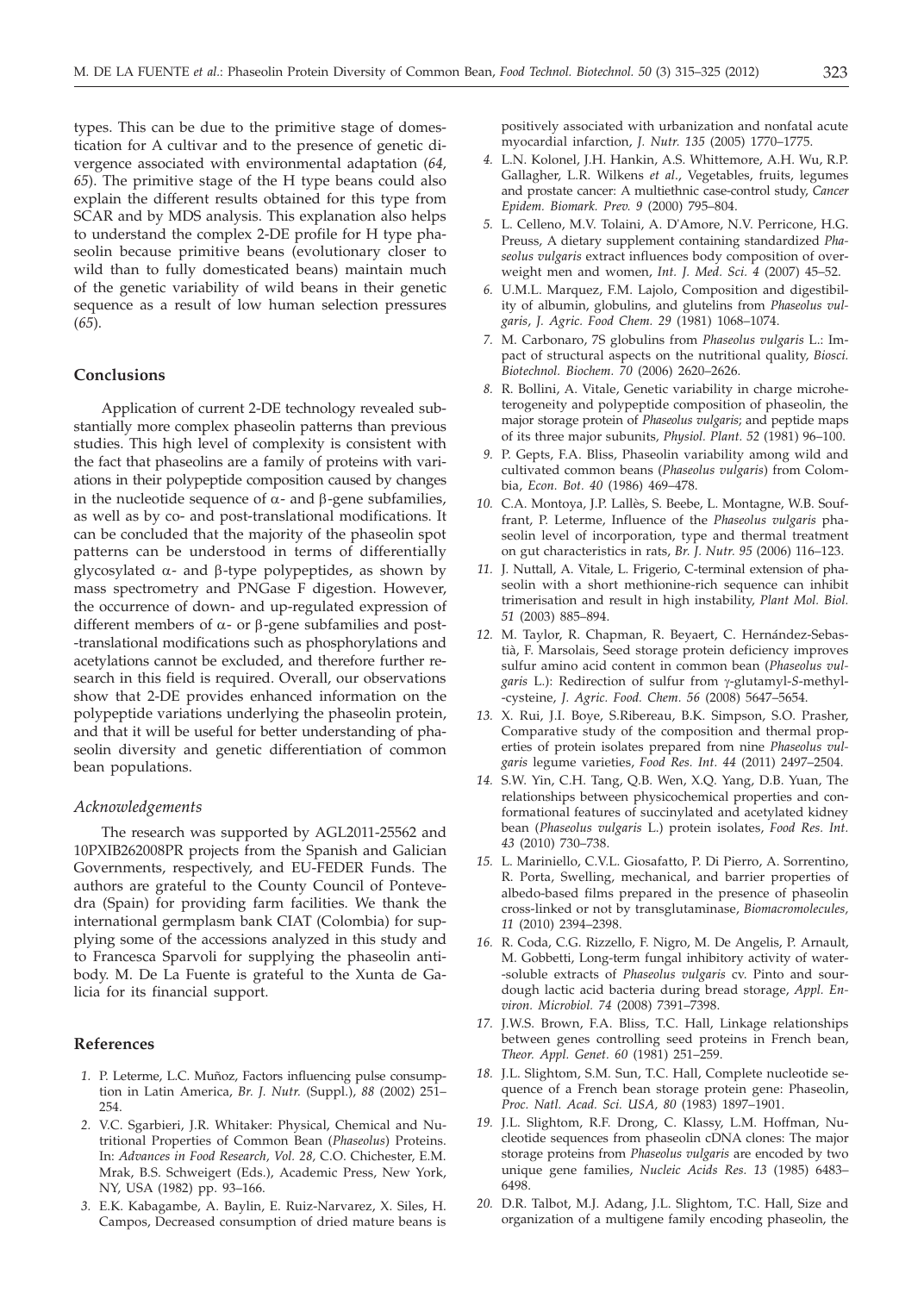major seed storage protein of *Phaseolus vulgaris* L., *Mol. Gen. Genet. 198* (1984) 42–49.

- *21.* R. Freyre, P.W. Skroch, V. Geffroy, A.F. Adam-Blondon, A. Shirmohamadali, W.C. Johnson *et al.*, Towards an integrated linkage map of common bean. 4. Development of a core linkage map and alignment of RFLP maps, *Theor. Appl. Genet. 97* (1998) 847–856.
- *22.* A. Pedrosa-Harand, T. Porch, P. Gepts, Standard nomenclature for common bean chromosomes and linkage groups, *Annu. Rept. Bean Improv. Coop. 51* (2008) 106–107.
- *23.* J.L. Anthony, R.A. Vonder Haar, T.C. Hall, Nucleotide sequence of an a-phaseolin gene from *Phaseolus vulgaris*, *Nucleic Acids Res*. *18* (1990) 3396.
- *24.* J. Kami, P. Gepts, Phaseolin nucleotide sequence diversity in *Phaseolus*. I. Intraspecific diversity in *Phaseolus vulgaris, Genome, 37* (1994) 751–757.
- *25.* P. Gepts: Phaseolin as an Evolutionary Marker. In: *Genetic Resources of Phaseolus Beans*, P. Gepts (Ed.), Kluwer Academic Publishers, Dordrecht, The Netherlands (1998) pp. 215–241.
- *26.* L. Lioi, R. Bollini, Contribution of processing events to the molecular heterogeneity of four banding types of phaseolin, the major storage protein of *Phaseolus vulgaris* L., *Plant Mol. Biol. 3* (1984) 345–353.
- *27.* H.E. Paaren, J.L. Slightom, T.C. Hall, A.S. Inglist, R.J. Blagrove, Purification of a seed glycoprotein: N-terminal and deglycosylation analysis of phaseolin, *Phytochemistry, 26* (1987) 335–343.
- *28.* C. Emani, T.C. Hall, Phaseolin: Structure and evolution, *Open Evol. J. 2* (2008) 66–74.
- *29.* R. Bollini, A. Vitale, M.J. Chrispeels, *In vivo* and *in vitro* processing of seed reserve protein in the endoplasmic reticulum: Evidence for two glycosylation steps, *J. Cell Biol. 96* (1983) 999–1007.
- *30.* A. Sturm, J.A. Van Kuik, J.F.G. Vliegenthart, M.J. Chrispeels, Structure, position and biosynthesis of the high mannose and the complex oligosaccharide side chains of the bean storage protein phaseolin, *J. Biol. Chem. 262* (1987) 13392–13403.
- *31.* S.M. Sun, R.C. McLeester, F.A. Bliss, T.C. Hall, Reversible and irreversible dissociation of globulins from *Phaseolus vulgaris* seed, *J. Biol. Chem. 249* (1974) 2118–2121.
- *32.* M.C. Lawrence, E. Suzuki, J.N. Varghese, P.C. Davis, A. Van Donkelaar, P.A. Tulloch *et al.*, The three-dimensional structure of the seed storage protein phaseolin at  $3\text{ Å}$  resolution, *EMBO J. 9* (1990) 9–15.
- *33.* M.C. Lawrence, T. Izard, M. Beuchat, R.J. Blagrove, P.M. Colman, Structure of phaseolin at 2.2 Å resolution. Implications for a common vicilin/legumin structure and the genetic engineering of seed storage proteins, *J. Mol. Biol. 238* (1994) 748–776.
- *34.* S.M. Sun, M.A. Mutschler, F.A. Bliss, T.C. Hall, Protein synthesis and accumulation in bean cotyledons during growth, *Plant Physiol. 61* (1978) 918–923.
- *35.* T.C. Hall, M.B. Chandrasekharan, G. Li: Phaseolin: Its Past, Properties, Regulation and Future. In: *Seed Proteins*, P.R. Shewry, R. Casey (Eds.), Kluwer Academic Publishers, Dordrecht, The Netherlands (1999) pp. 209–240.
- *36.* S.P. Singh, Broadening the genetic base of common bean cultivars: A review, *Crop Sci. 41* (2001) 1659–1675.
- *37.* J.W.S. Brown, Y. Ma, F.A. Bliss, T.C. Hall, Genetic variation in the subunits of globulin-1 storage protein of French bean*, Theor. Appl. Genet. 59* (1981) 83–88.
- *38.* F.A. Bliss, J.W.S. Brown, Genetic control of phaseolin protein expression in seeds of common bean *Phaseolus vulgaris* L., *Plant Foods Hum. Nutr. 31* (1982) 269–279.
- *39.* P. Gepts, T.C. Osborn, K. Rashka, F.A. Bliss, Phaseolin-protein variability in wild forms and landraces of the com-

mon bean (*Phaseolus vulgaris*): Evidence for multiple centers of domestication, *Econ. Bot. 40* (1986) 451–468.

- *40.* R.L. Koenig, S.P. Singh, P. Gepts, Novel phaseolin types in wild and cultivated common bean (*Phaseolus vulgaris*, Fabaceae), *Econ. Bot. 44* (1990) 50–60.
- *41.* B.P. Salmanowicz, Phaseolin seed variability in common bean (*Phaseolus vulgaris* L.) by capillary gel electrophoresis, *J. Appl. Genet. 42* (2001) 269–281.
- *42.* M. Santalla, A.P. Rodiño, A.M. De Ron, Allozyme evidence supporting southwestern Europe as a secondary center of genetic diversity for the common bean, *Theor. Appl. Genet. 104* (2002) 934–944.
- *43.* C.A. Montoya, A.S. Gómez, J.P. Lallès, W.B. Souffrant, S. Beebe, P. Leterme, *In vitro* and *in vivo* protein hydrolysis of beans (*Phaseolus vulgaris*) genetically modified to express different phaseolin types, *Food Chem. 106* (2008) 1225–1233.
- *44.* C.A. Montoya, P. Leterme, S. Beebe, W.B. Souffrant, D. Mollé, J.P. Lallès, Phaseolin type and heat treatment influence the biochemistry of protein digestion in the rat intestine, *Br. J. Nutr. 99* (2008) 531–539.
- *45.* C.A. Montoya, J.P. Lallès, S. Beebe, P. Leterme, Phaseolin diversity as a possible strategy to improve the nutritional value of common beans (*Phaseolus vulgaris*), *Food Res. Int. 43* (2010) 443–449.
- *46.* S.P. Singh, J.A. Gutiérrez, A. Molina, C. Urrea, P. Gepts, Genetic diversity in cultivated common bean: II. Marker- -based analysis of morphological and agronomic traits, *Crop Sci. 31* (1991) 23–29.
- *47.* S.P. Singh, R. Nodari, P. Gepts, Genetic diversity in cultivated common bean. I. Allozymes, *Crop Sci. 31* (1991) 19– 23.
- *48.* M. Kwak, P. Gepts, Structure of genetic diversity in the two major gene pools of common bean (*Phaseolus vulgaris* L., Fabaceae), *Theor. Appl. Genet. 118* (2009) 979–992.
- *49.* M.I. Chacón, B. Pickersgill, D.G. Debouck, Domestication patterns in common bean (*Phaseolus vulgaris* L.) and the origin of the Mesoamerican and Andean cultivated races, *Theor. Appl. Genet. 110* (2005) 432–444.
- *50.* A.J. Cortés, M.C. Chavarro, M.W. Blair, SNP marker diversity in common bean (*Phaseolus vulgaris* L.), *Theor. Appl. Genet. 123* (2011) 827–845.
- *51.* S.S. De Shpande, S.S. Nielsen, *In vitro* enzymatic hydrolysis of phaseolin, the major storage protein of *Phaseolus vulgaris* L., *J. Food Sci. 52* (1987) 1326–1329.
- *52.* J.W.S. Brown, F.A. Bliss, T.C. Hall, Microheterogeneity of globulin-1 storage protein from French bean with isoelectrofocusing, *Plant Physiol. 66* (1980) 838–840.
- *53.* W. Weiss, A. Görg, Two-dimensional electrophoresis for plant proteomics, *Methods Mol. Biol. 355* (2007) 121–143.
- *54.* T. Rabilloud, M. Chevallet, S. Luche, C. Lelong, Two-dimensional gel electrophoresis in proteomics: Past, present and future, *J. Proteomics, 73* (2010) 2064–2077.
- *55.* M. De La Fuente, A. Borrajo, J. Bermúdez, M. Lores, J. Alonso, M. López *et al*., 2-DE-based proteomic analysis of common bean (*Phaseolus vulgaris* L.) seeds, *J. Proteomics, 74* (2011) 262–267.
- *56.* J. Kami, V.B. Velásquez, D.G. Debouck, P. Gepts, Identification of presumed ancestral DNA sequences of phaseolin in *Phaseolus vulgaris, Proc. Natl. Acad. Sci. USA, 92* (1995) 1101–1104.
- *57.* L.K. Afanador, S.D. Hadley, J.D. Kelly, Adoption of a mini- -prep DNA extraction method for RAPD marker analysis in common bean (*Phaseolus vulgaris* L.), *Bean Improv. Coop. 36* (1993) 10–11.
- *58.* P.N. Miklas, Marker-assisted backcrossing QTL for partial resistance to *Sclerotinia* white mold in dry bean, *Crop Sci. 47* (2007) 935–942.